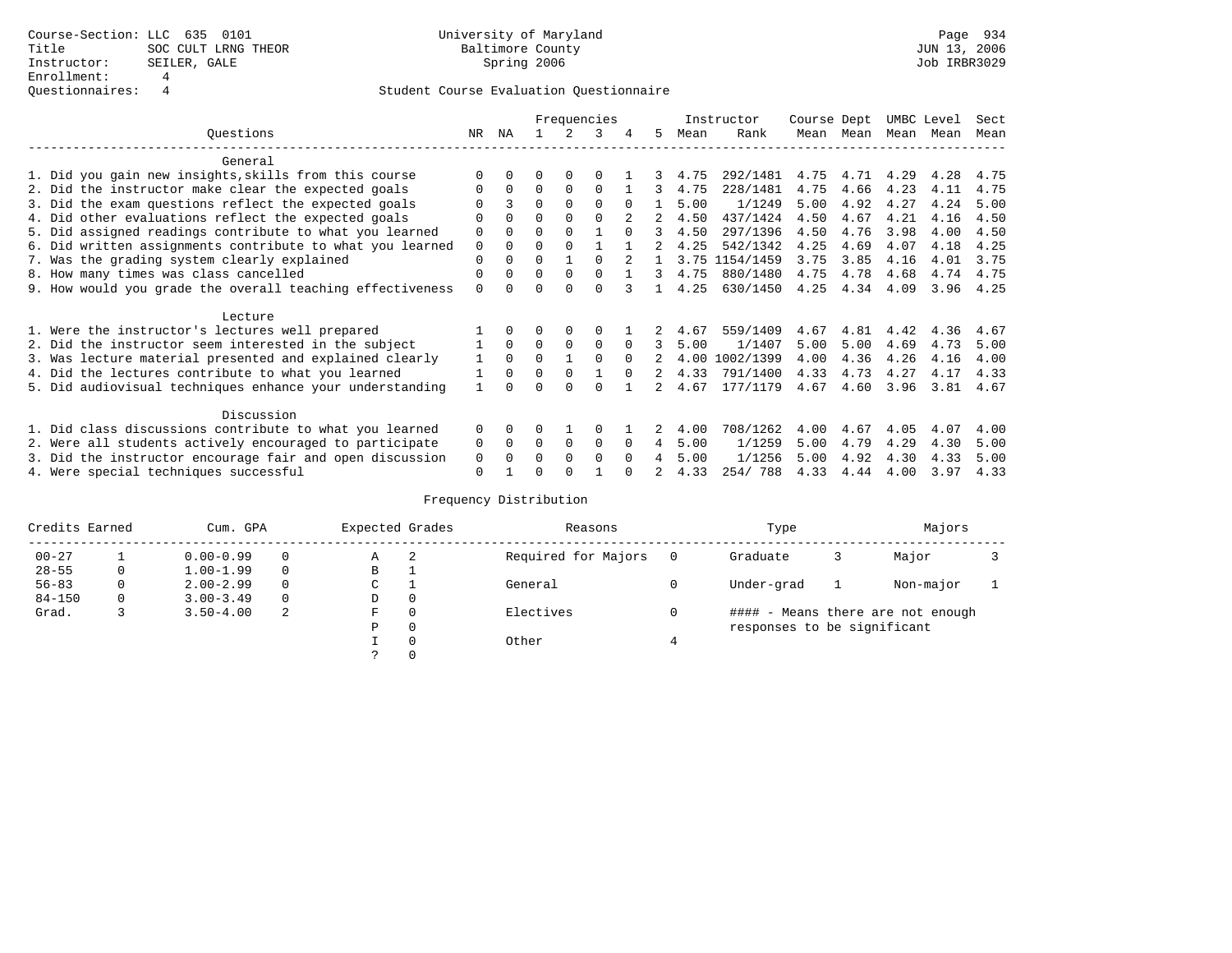|                                                           |                | Frequencies    |          |             |             |          |                |      | Instructor     | Course Dept |      | UMBC Level |      | Sect |
|-----------------------------------------------------------|----------------|----------------|----------|-------------|-------------|----------|----------------|------|----------------|-------------|------|------------|------|------|
| Ouestions                                                 | NR.            | ΝA             |          |             | 3           |          | 5.             | Mean | Rank           | Mean        | Mean | Mean       | Mean | Mean |
| General                                                   |                |                |          |             |             |          |                |      |                |             |      |            |      |      |
| 1. Did you gain new insights, skills from this course     |                | $\Omega$       | O        | $\Omega$    | $\Omega$    |          |                | 4.67 | 395/1481       | 4.67        | 4.71 | 4.29       | 4.28 | 4.67 |
| 2. Did the instructor make clear the expected goals       | 0              | $\Omega$       | $\Omega$ | $\Omega$    | $\Omega$    |          |                | 4.33 | 736/1481       | 4.33        | 4.66 | 4.23       | 4.11 | 4.33 |
| 3. Did the exam questions reflect the expected goals      |                | $\mathfrak{D}$ | $\Omega$ | $\Omega$    | $\Omega$    | $\Omega$ |                | 5.00 | 1/1249         | 5.00        | 4.92 | 4.27       | 4.24 | 5.00 |
| 4. Did other evaluations reflect the expected goals       | O              | $\Omega$       | $\Omega$ | $\Omega$    | $\Omega$    |          |                | 4.33 | 645/1424       | 4.33        | 4.67 | 4.21       | 4.16 | 4.33 |
| 5. Did assigned readings contribute to what you learned   | $\mathbf 0$    |                | $\Omega$ |             | $\Omega$    |          |                | 4.67 | 193/1396       | 4.67        | 4.76 | 3.98       | 4.00 | 4.67 |
| 6. Did written assignments contribute to what you learned | $\mathbf 0$    | $\Omega$       | $\Omega$ |             |             |          | 2              | 4.67 | 190/1342       | 4.67        | 4.69 | 4.07       | 4.18 | 4.67 |
| 7. Was the grading system clearly explained               | $\Omega$       | $\Omega$       | $\Omega$ |             |             |          |                |      | 3.67 1201/1459 | 3.67        | 3.85 | 4.16       | 4.01 | 3.67 |
| 8. How many times was class cancelled                     |                | $\Omega$       | $\Omega$ | $\Omega$    | $\cap$      |          |                |      | 4.50 1044/1480 | 4.50        | 4.78 | 4.68       | 4.74 | 4.50 |
| 9. How would you grade the overall teaching effectiveness | $\mathfrak{D}$ | <sup>n</sup>   | U        | $\cap$      | U           |          | <sup>n</sup>   | 4.00 | 836/1450       | 4.00        | 4.34 | 4.09       | 3.96 | 4.00 |
| Lecture                                                   |                |                |          |             |             |          |                |      |                |             |      |            |      |      |
| 1. Were the instructor's lectures well prepared           |                |                |          |             | 0           |          |                | 5.00 | 1/1409         | 5.00        | 4.81 | 4.42       | 4.36 | 5.00 |
| 2. Did the instructor seem interested in the subject      |                | $\Omega$       | $\Omega$ | $\mathbf 0$ | $\mathbf 0$ | $\Omega$ | $2^{\circ}$    | 5.00 | 1/1407         | 5.00        | 5.00 | 4.69       | 4.73 | 5.00 |
| 3. Was lecture material presented and explained clearly   | 2              | $\Omega$       | $\Omega$ | $\Omega$    | $\Omega$    |          | 0              | 4.00 | 1002/1399      | 4.00        | 4.36 | 4.26       | 4.16 | 4.00 |
| 4. Did the lectures contribute to what you learned        |                | $\Omega$       | $\Omega$ | $\Omega$    | $\Omega$    | $\Omega$ | $\mathfrak{D}$ | 5.00 | 1/1400         | 5.00        | 4.73 | 4.27       | 4.17 | 5.00 |
| 5. Did audiovisual techniques enhance your understanding  | $\mathfrak{D}$ |                |          |             | U           |          | <sup>n</sup>   | 4.00 | 590/1179       | 4.00        | 4.60 | 3.96       | 3.81 | 4.00 |
| Discussion                                                |                |                |          |             |             |          |                |      |                |             |      |            |      |      |
| 1. Did class discussions contribute to what you learned   | $\Omega$       | $\Omega$       | O        | $\Omega$    | $\Omega$    |          |                | 4.67 | 264/1262       | 4.67        | 4.67 | 4.05       | 4.07 | 4.67 |
| 2. Were all students actively encouraged to participate   |                |                | $\Omega$ | $\Omega$    | $\Omega$    |          |                | 4.67 | 451/1259       | 4.67        | 4.79 | 4.29       | 4.30 | 4.67 |
| 3. Did the instructor encourage fair and open discussion  | 0<br>0         | $\Omega$       | 0        | $\Omega$    | $\Omega$    |          |                | 4.67 | 457/1256       | 4.67        | 4.92 | 4.30       | 4.33 | 4.67 |
| 4. Were special techniques successful                     | $\Omega$       |                |          |             |             |          |                | 5.00 | 1/788          | 5.00        | 4.44 | 4.00       | 3.97 | 5.00 |

| Credits Earned |   | Cum. GPA      |          |             | Expected Grades | Reasons             |   | Type                        |   |                                   |  |
|----------------|---|---------------|----------|-------------|-----------------|---------------------|---|-----------------------------|---|-----------------------------------|--|
| $00 - 27$      |   | $0.00 - 0.99$ |          | А           |                 | Required for Majors | 0 | Graduate                    | 2 | Major                             |  |
| $28 - 55$      | 0 | $1.00 - 1.99$ |          | В           | ÷               |                     |   |                             |   |                                   |  |
| $56 - 83$      | 0 | $2.00 - 2.99$ |          | $\sim$<br>◡ |                 | General             |   | Under-grad                  |   | Non-major                         |  |
| $84 - 150$     | 0 | $3.00 - 3.49$ | $\Omega$ | D           | 0               |                     |   |                             |   |                                   |  |
| Grad.          | 2 | $3.50 - 4.00$ |          | F           | 0               | Electives           | 0 |                             |   | #### - Means there are not enough |  |
|                |   |               |          | Ρ           | 0               |                     |   | responses to be significant |   |                                   |  |
|                |   |               |          |             | $\Omega$        | Other               |   |                             |   |                                   |  |
|                |   |               |          | C           |                 |                     |   |                             |   |                                   |  |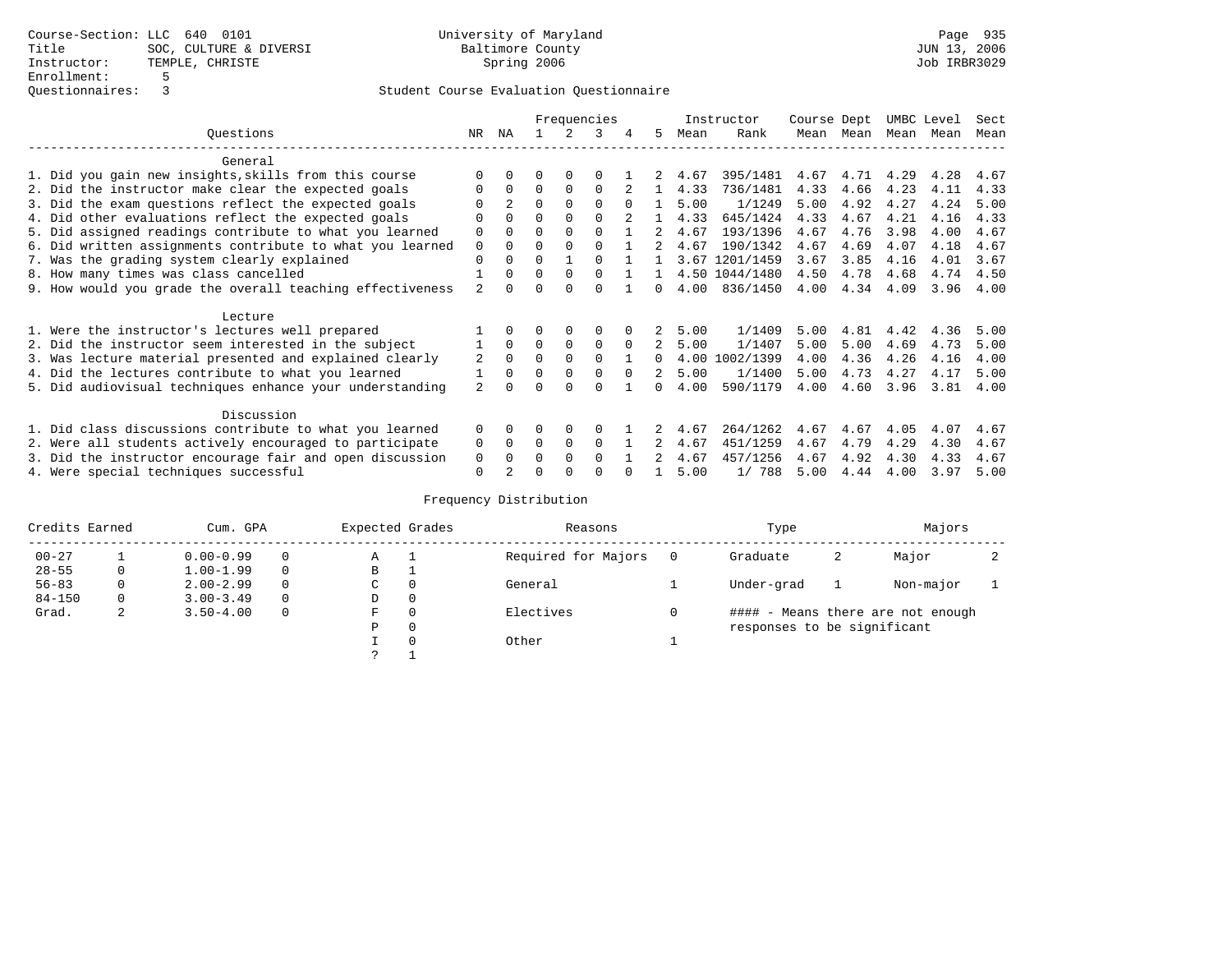|                                                         |                                                           |     |          |          | Frequencies |              |          |    |      | Instructor | Course Dept |      | UMBC Level |      | Sect |
|---------------------------------------------------------|-----------------------------------------------------------|-----|----------|----------|-------------|--------------|----------|----|------|------------|-------------|------|------------|------|------|
|                                                         | Ouestions                                                 | NR. | ΝA       |          |             | 3            | 4        | 5  | Mean | Rank       | Mean        | Mean | Mean       | Mean | Mean |
|                                                         | General                                                   |     |          |          |             |              |          |    |      |            |             |      |            |      |      |
|                                                         | 1. Did you gain new insights, skills from this course     |     | 0        | 0        | 0           |              |          |    | 4.43 | 652/1481   | 4.43        | 4.71 | 4.29       | 4.28 | 4.43 |
|                                                         | 2. Did the instructor make clear the expected goals       |     | $\Omega$ | 0        | $\Omega$    |              |          | 5  | 4.57 | 434/1481   | 4.57        | 4.66 | 4.23       | 4.11 | 4.57 |
|                                                         | 3. Did the exam questions reflect the expected goals      |     | 4        | $\Omega$ | $\Omega$    | $\Omega$     |          |    | 4.67 | 334/1249   | 4.67        | 4.92 | 4.27       | 4.24 | 4.67 |
|                                                         | 4. Did other evaluations reflect the expected goals       |     | $\Omega$ | 0        | $\Omega$    | $\Omega$     |          | 6  | 4.86 | 157/1424   | 4.86        | 4.67 | 4.21       | 4.16 | 4.86 |
|                                                         | 5. Did assigned readings contribute to what you learned   |     | 0        | U        | $\Omega$    | $\Omega$     |          | 6  | 4.86 | 96/1396    | 4.86        | 4.76 | 3.98       | 4.00 | 4.86 |
|                                                         | 6. Did written assignments contribute to what you learned |     | $\Omega$ | 0        | $\Omega$    | $\Omega$     |          | б. | 4.86 | 99/1342    | 4.86        | 4.69 | 4.07       | 4.18 | 4.86 |
|                                                         | 7. Was the grading system clearly explained               |     |          | O        | $\Omega$    | 2            |          |    | 4.00 | 961/1459   | 4.00        | 3.85 | 4.16       | 4.01 | 4.00 |
|                                                         | 8. How many times was class cancelled                     |     | 0        | 0        | $\Omega$    | 0            |          | 6. | 4.86 | 770/1480   | 4.86        | 4.78 | 4.68       | 4.74 | 4.86 |
|                                                         | 9. How would you grade the overall teaching effectiveness | 3   |          |          |             | U            |          | 3  | 4.60 | 259/1450   | 4.60        | 4.34 | 4.09       | 3.96 | 4.60 |
|                                                         | Lecture                                                   |     |          |          |             |              |          |    |      |            |             |      |            |      |      |
|                                                         | 1. Were the instructor's lectures well prepared           |     |          |          |             |              |          |    | 4.57 | 682/1409   | 4.57        | 4.81 | 4.42       | 4.36 | 4.57 |
|                                                         | 2. Did the instructor seem interested in the subject      |     | $\Omega$ | $\Omega$ | 0           | $\Omega$     | $\Omega$ |    | 5.00 | 1/1407     | 5.00        | 5.00 | 4.69       | 4.73 | 5.00 |
|                                                         | 3. Was lecture material presented and explained clearly   |     | $\Omega$ | $\Omega$ | $\Omega$    |              |          | 4  | 4.43 | 659/1399   | 4.43        | 4.36 | 4.26       | 4.16 | 4.43 |
|                                                         | 4. Did the lectures contribute to what you learned        |     | $\Omega$ | 0        | $\Omega$    |              |          | 5  | 4.57 | 521/1400   | 4.57        | 4.73 | 4.27       | 4.17 | 4.57 |
|                                                         | 5. Did audiovisual techniques enhance your understanding  |     |          |          | U           | <sup>n</sup> |          |    | 4.71 | 152/1179   | 4.71        | 4.60 | 3.96       | 3.81 | 4.71 |
|                                                         | Discussion                                                |     |          |          |             |              |          |    |      |            |             |      |            |      |      |
|                                                         | 1. Did class discussions contribute to what you learned   |     |          |          | $\Omega$    | $\Omega$     |          |    | 5.00 | 1/1262     | 5.00        | 4.67 | 4.05       | 4.07 | 5.00 |
| 2. Were all students actively encouraged to participate |                                                           |     |          | 0        | 0           | 0            | $\Omega$ |    | 5.00 | 1/1259     | 5.00        | 4.79 | 4.29       | 4.30 | 5.00 |
|                                                         | 3. Did the instructor encourage fair and open discussion  |     | $\Omega$ | U        | $\Omega$    | $\Omega$     | $\Omega$ |    | 5.00 | 1/1256     | 5.00        | 4.92 | 4.30       | 4.33 | 5.00 |
|                                                         | 4. Were special techniques successful                     |     |          |          |             |              |          |    | 4.43 | 209/788    | 4.43        | 4.44 | 4.00       | 3.97 | 4.43 |

| Credits Earned |   | Cum. GPA      |   |             | Expected Grades | Reasons             |   | Type                        | Majors                            |    |
|----------------|---|---------------|---|-------------|-----------------|---------------------|---|-----------------------------|-----------------------------------|----|
| $00 - 27$      | 2 | $0.00 - 0.99$ |   | Α           | 4               | Required for Majors |   | Graduate                    | Major                             |    |
| $28 - 55$      |   | $1.00 - 1.99$ |   | В           |                 |                     |   |                             |                                   |    |
| $56 - 83$      | 0 | $2.00 - 2.99$ | 0 | $\sim$<br>◡ | $\Omega$        | General             |   | Under-grad                  | Non-major                         | z. |
| $84 - 150$     | 0 | $3.00 - 3.49$ |   | D           | 0               |                     |   |                             |                                   |    |
| Grad.          |   | $3.50 - 4.00$ | 2 | F           | 0               | Electives           |   |                             | #### - Means there are not enough |    |
|                |   |               |   | Ρ           | 0               |                     |   | responses to be significant |                                   |    |
|                |   |               |   |             | 0               | Other               | 6 |                             |                                   |    |
|                |   |               |   | C.          |                 |                     |   |                             |                                   |    |